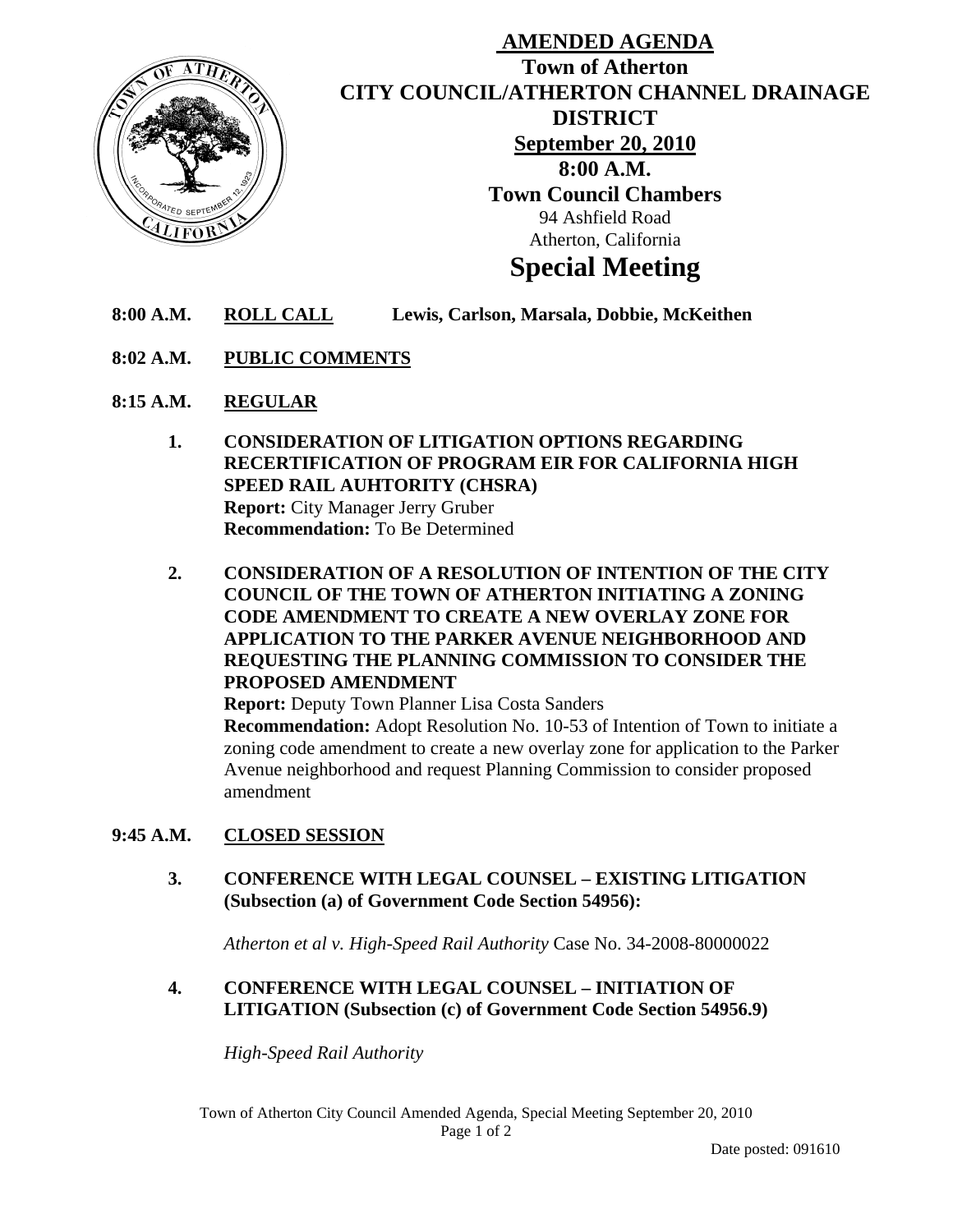# **9:55 A.M. RECONVENE TO OPEN SESSION**

# **Report of action taken.**

#### **10:00 A.M. ADJOURN**

Pursuant to the Americans with Disabilities Act, if you need special assistance in this meeting, please contact the City Clerk's Office at (650) 752-0500. Notification of 48 hours prior to the meeting will enable the City to make reasonable arrangements to ensure accessibility to this meeting. (29 CRF 35.104 ADA Title II)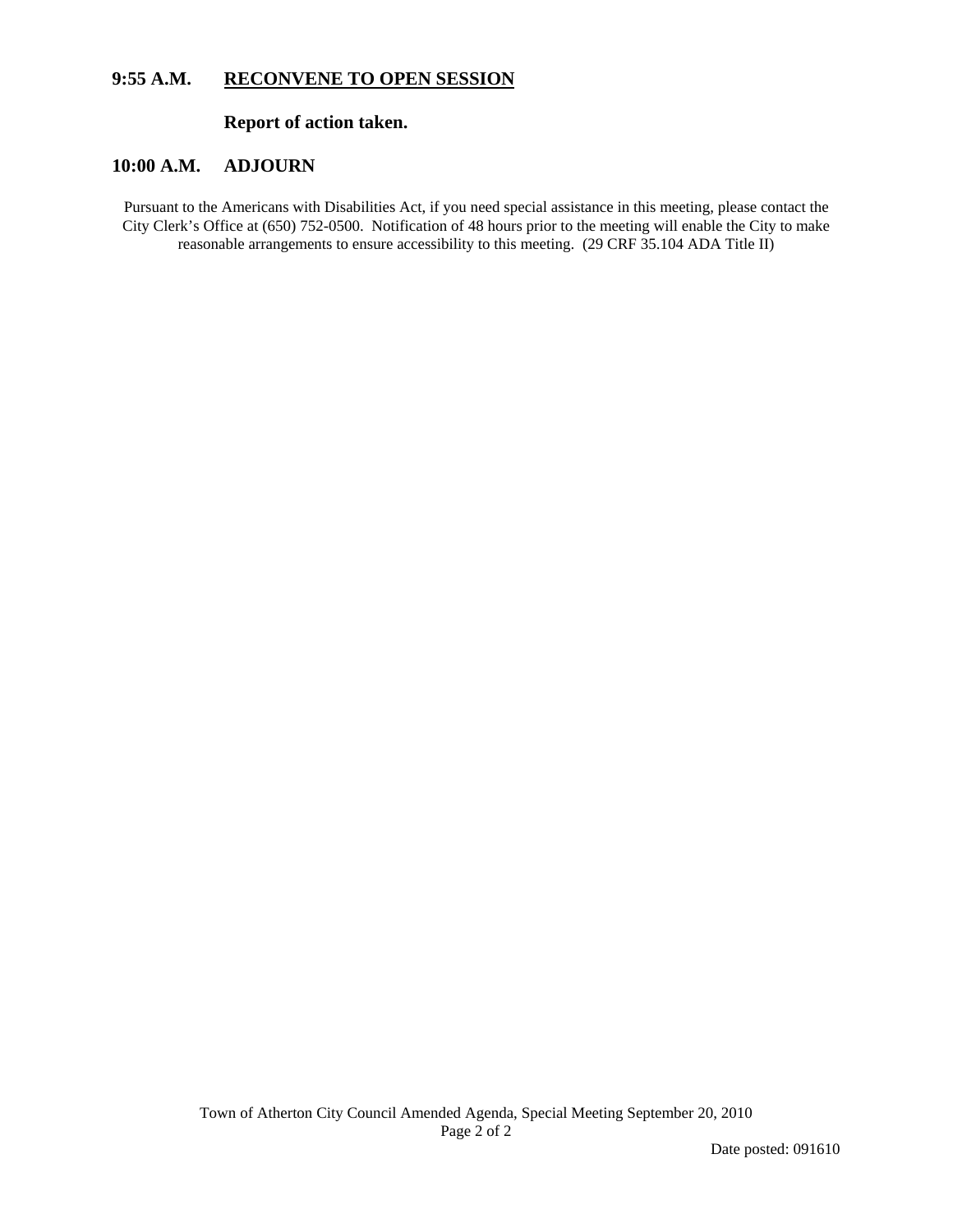**Item No. 2** 



# **Town of Atherton**

# **CITY COUNCIL STAFF REPORT**

# **TO: HONORABLE MAYOR AND CITY COUNCIL CITY MANAGER, JERRY GRUBER FROM: LISA COSTA SANDER, DEPUTY TOWN PLANNER DATE: FOR THE MEETING OF SEPTEMBER 20, 2010 SUBJECT: PARKER AVENUE NEIGHBORHOOD ZONING CODE AMENDMENT**

# **RECOMMENDATION:**

It is recommended that the City Council adopt Resolution 10-53 of Intention.

# **BACKGROUND:**

At its regular meeting of September 15, 2010 the City Council direct staff to prepare a Resolution of Intention to initiate a zoning code amendment to create a new overlay zone for application to the Parker Avenue Neighborhood and to request that the Planning Commission consider the proposed amendment. The Council further requested that the Resolution be available for its consideration at its special meeting set for September 20, 2010.

# **ANALYSIS:**

Staff has prepared the attached resolution for City Council consideration. The resolution of intention initiates a zoning code amendment to create a new overlay zone for application to the Parker Avenue Neighborhood and requests that the Planning Commission consider the proposed amendment. It further requests the Planning Commission hold public hearings on the proposals and to report back to the City Council at its November 17, 2010 regular meeting.

# **FISCAL IMPACT:**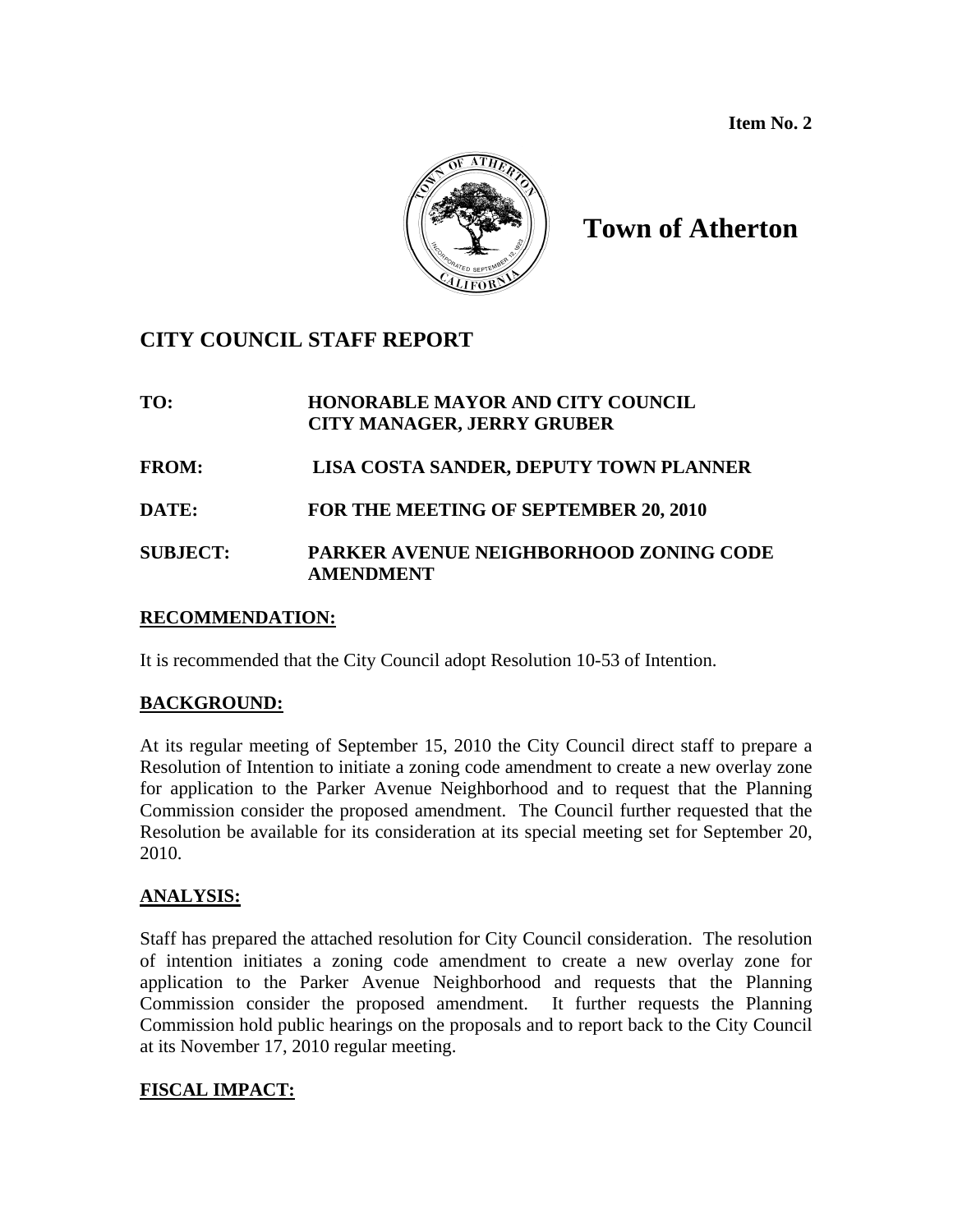Costs associated with this project are included in that Planning Department budget.

 $\overline{\phantom{0}}$ 

Prepared By: Approved by:

 $\overline{a}$ 

/s/ *Lisa Costa Sanders*

Lisa Costa Sanders<br>
Deputy Town Planner<br>
City Manager Deputy Town Planner

Attachments:

Draft Resolution of Intention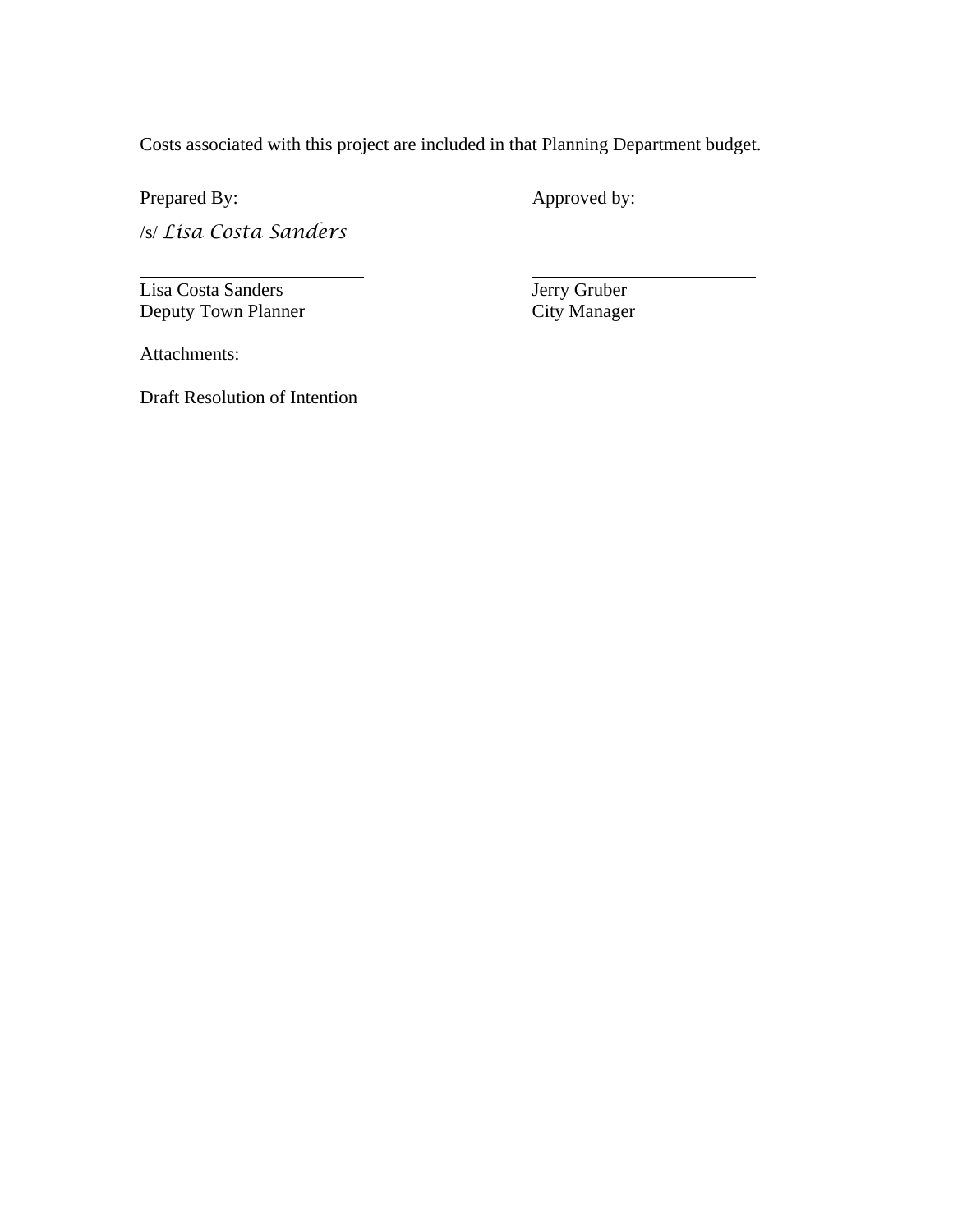#### **RESOLUTION NO. 10-53**

# **A RESOLUTION OF INTENTION OF THE CITY COUNCIL OF THE TOWN OF ATHERTON INITIATING A ZONING CODE AMENDMENT TO CREATE A NEW OVERLAY ZONE FOR APPLICATION TO THE PARKER AVENUE NEIGHBORHOOD AND REQUESTING THE PLANNING COMMISSION TO CONDSIDER THE PROPOSED AMENDMENT**

 **WHEREAS,** California Government Code Sections 65853 through 65857 establish procedures for zoning ordinance amendments; and

**WHEREAS,** the City Council, at its regular meeting of September 15, 2010, expressed a desire to initiate the establishment of an overlay zone and to apply that zone to properties abutting Parker Avenue in the Town of Atherton; and

**WHEREAS**, Atherton Municipal Code Section 17.18.020 establishes procedures for initiating zoning code amendments, one of which is by Resolution of Intention by the City Council directing the Planning Commission to consider a proposed amendment; and

**WHEREAS**, the City Council set September 20, 2010 as the date of a special City Council meeting to consider adopting such a Resolution of Intention.

#### **NOW, THEREFORE, BE IT RESOLVED as follows:**

#### **SECTION 1. Recitals.**

The City Council hereby finds that the foregoing recitals are true and correct.

#### **SECTION 2. Initiation of Zoning Code Amendment**

The City Council of the Town of Atherton hereby initiates a zoning code amendment consisting of a new overlay zone that would include, at a minimum the items listed below:

- Retention of the R1-A rear yard setbacks
- Establishment of a 22 foot sidewall height limit and a 28 foot overall height limit
- Reduction of the front yard setback to 18% of the lot depth with a minimum 20 foot front yard setback
- Increase the allowable floor are to 16.5% of lot size plus 1,500 square feet
- Elimination of any floor area limit for second dwelling units
- Consideration of other options or variations of the above listed items by the Planning Commission

The City Council further initiates a zoning code amendment to change the zoning designation of those parcels know as the Parker Avenue Neighborhood, consisting of those

Resolution No. 10-53 Adopted September 20, 2010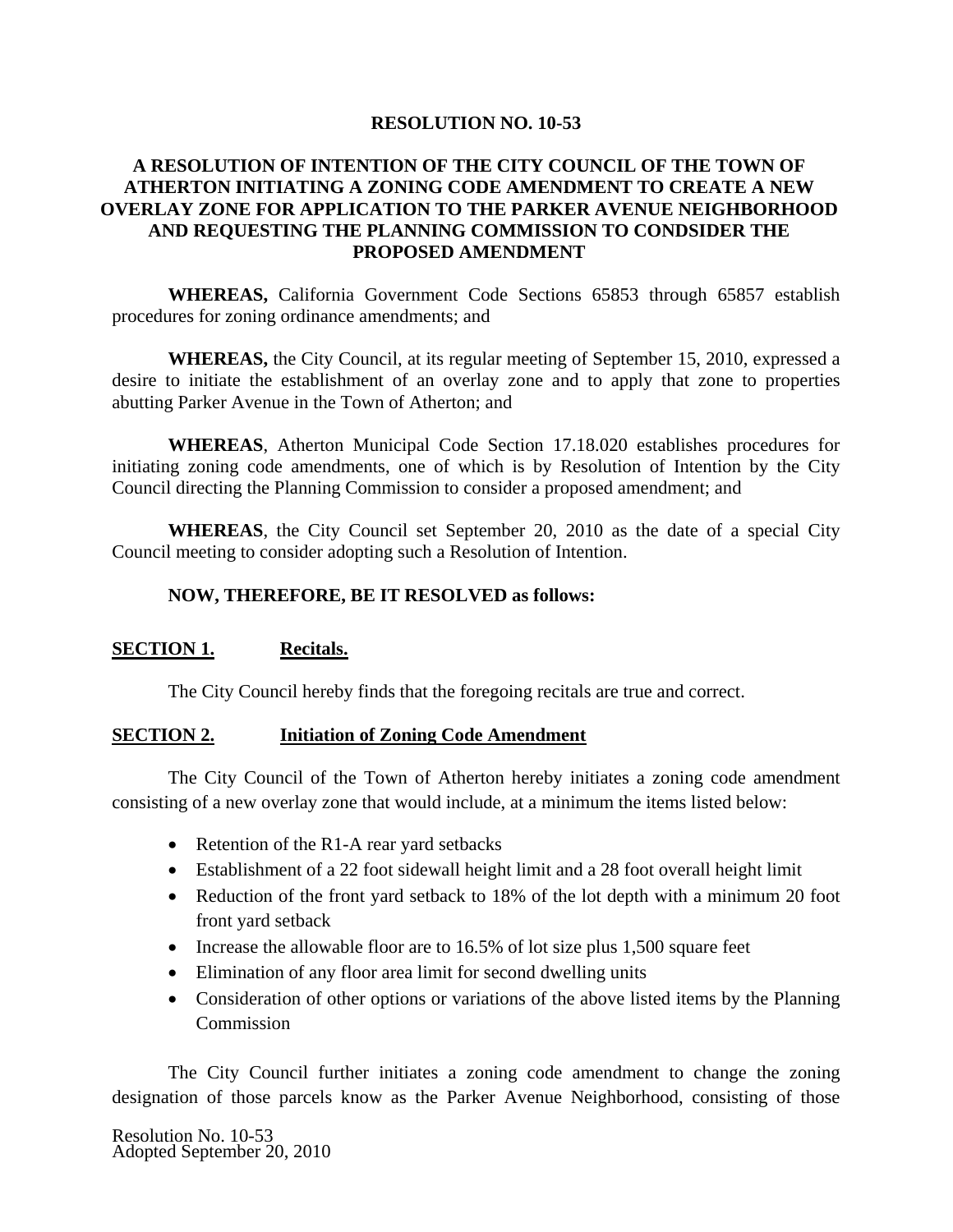parcels depicted on the map entitled Exhibit A attached and made a part of this Resolution by applying the above described overlay zoning to the Parker Avenue Neighborhood.

# **SECTION 3. Direction to Planning Commission**

The City Council hereby requests that the Planning Commission consider the proposed amendment consisting of the above described overlay zone and change of zoning designation and report its findings back to the City Council at the November 17, 2010 City Council meeting.

The City Council further requests that the Planning Commission hold public hearings during its deliberation on these matters and that mailed notice be provided to residents of the Parker Avenue Neighborhood.

# **SECTION 4. Effective Date.**

This resolution shall take effect immediately upon its adoption.

*I hereby certify that the foregoing Resolution was duly and regularly passed and adopted by the City Council of the Town of Atherton at a regular meeting thereof held on the 20th day of September, 2010 by the following vote:* 

| AYES:           | COUNCILMEMBERS: |
|-----------------|-----------------|
| NOES:           | COUNCILMEMBERS: |
| ABSENT:         | COUNCILMEMBERS: |
| <i>ABSTAIN:</i> | COUNCILMEMBERS: |

 $\overline{a}$ 

ATTEST: Kathy McKeithen, MAYOR TOWN OF ATHERTON

Theresa N. DellaSanta, Deputy City Clerk

APPROVED AS TO FORM:

Wynne S. Furth, City Attorney

\_\_\_\_\_\_\_\_\_\_\_\_\_\_\_\_\_\_\_\_\_\_\_\_\_\_\_\_\_\_

# **Exhibit A**

# **Parker Avenue Neighborhood Map (attached)**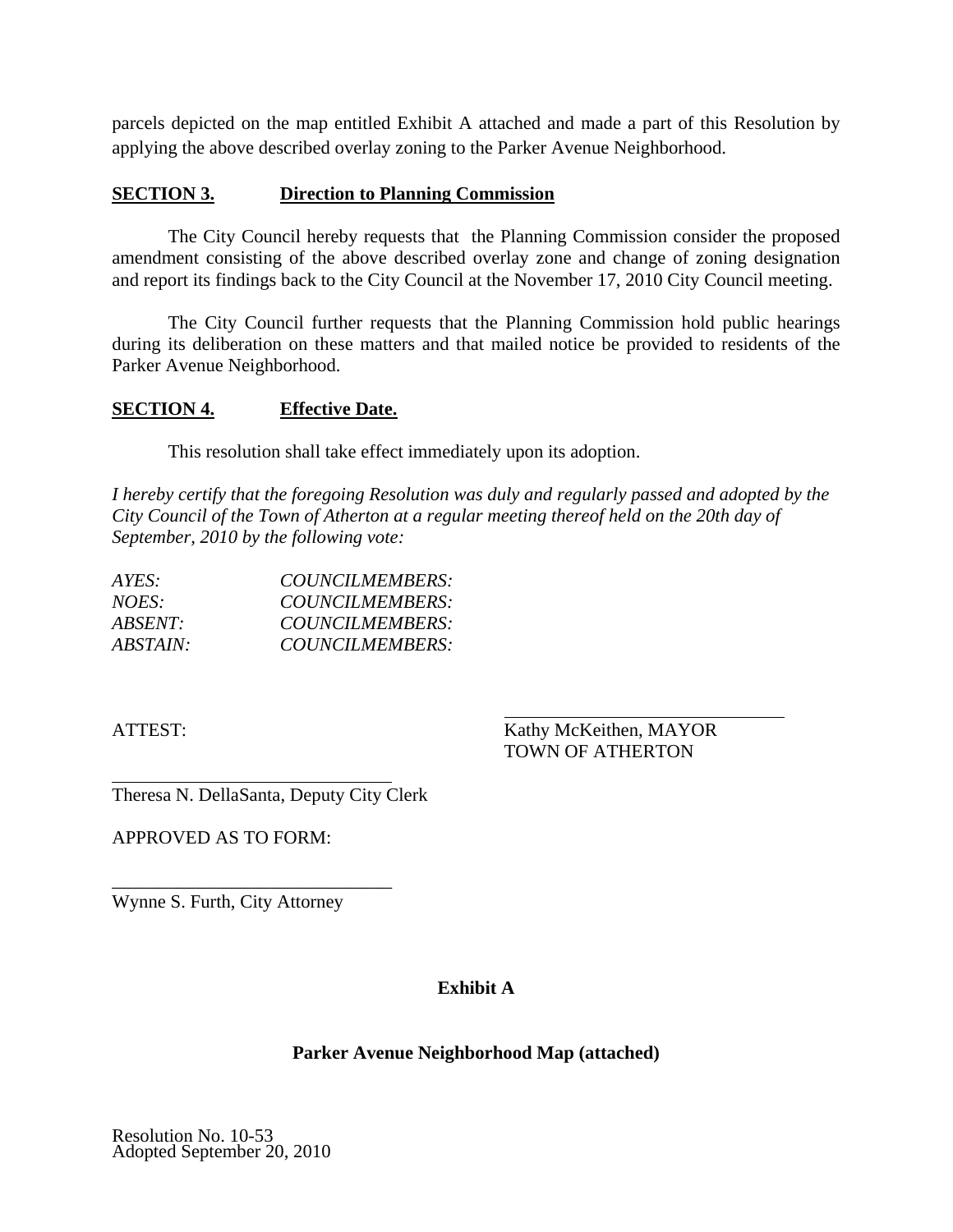# **RESOLUTION NO. 10-53**

# **A RESOLUTION OF INTENTION OF THE CITY COUNCIL OF THE TOWN OF ATHERTON INITIATING A ZONING CODE AMENDMENT TO CREATE A NEW OVERLAY ZONE FOR APPLICATION TO THE PARKER AVENUE NEIGHBORHOOD AND REQUESTING THE PLANNING COMMISSION TO CONDSIDER THE PROPOSED AMENDMENT**

 **WHEREAS,** California Government Code Sections 65853 through 65857 establish procedures for zoning ordinance amendments; and

**WHEREAS,** the City Council, at its regular meeting of September 15, 2010, expressed a desire to initiate the establishment of an overlay zone and to apply that zone to properties abutting Parker Avenue in the Town of Atherton; and

**WHEREAS**, Atherton Municipal Code Section 17.18.020 establishes procedures for initiating zoning code amendments, one of which is by Resolution of Intention by the City Council directing the Planning Commission to consider a proposed amendment; and

**WHEREAS**, the City Council set September 20, 2010 as the date of a special City Council meeting to consider adopting such a Resolution of Intention.

# **NOW, THEREFORE, BE IT RESOLVED as follows:**

# **SECTION 1. Recitals.**

The City Council hereby finds that the foregoing recitals are true and correct.

#### **SECTION 2. Initiation of Zoning Code Amendment**

The City Council of the Town of Atherton hereby initiates a zoning code amendment consisting of a new overlay zone that would include, at a minimum the items listed below:

- Retention of the R1-A rear yard setbacks
- Establishment of a 22 foot sidewall height limit and a 28 foot overall height limit
- Reduction of the front yard setback to 18% of the lot depth with a minimum 20 foot front yard setback
- Increase the allowable floor are to 16.5% of lot size plus 1,500 square feet
- Elimination of any floor area limit for second dwelling units
- Consideration of other options or variations of the above listed items by the Planning **Commission**